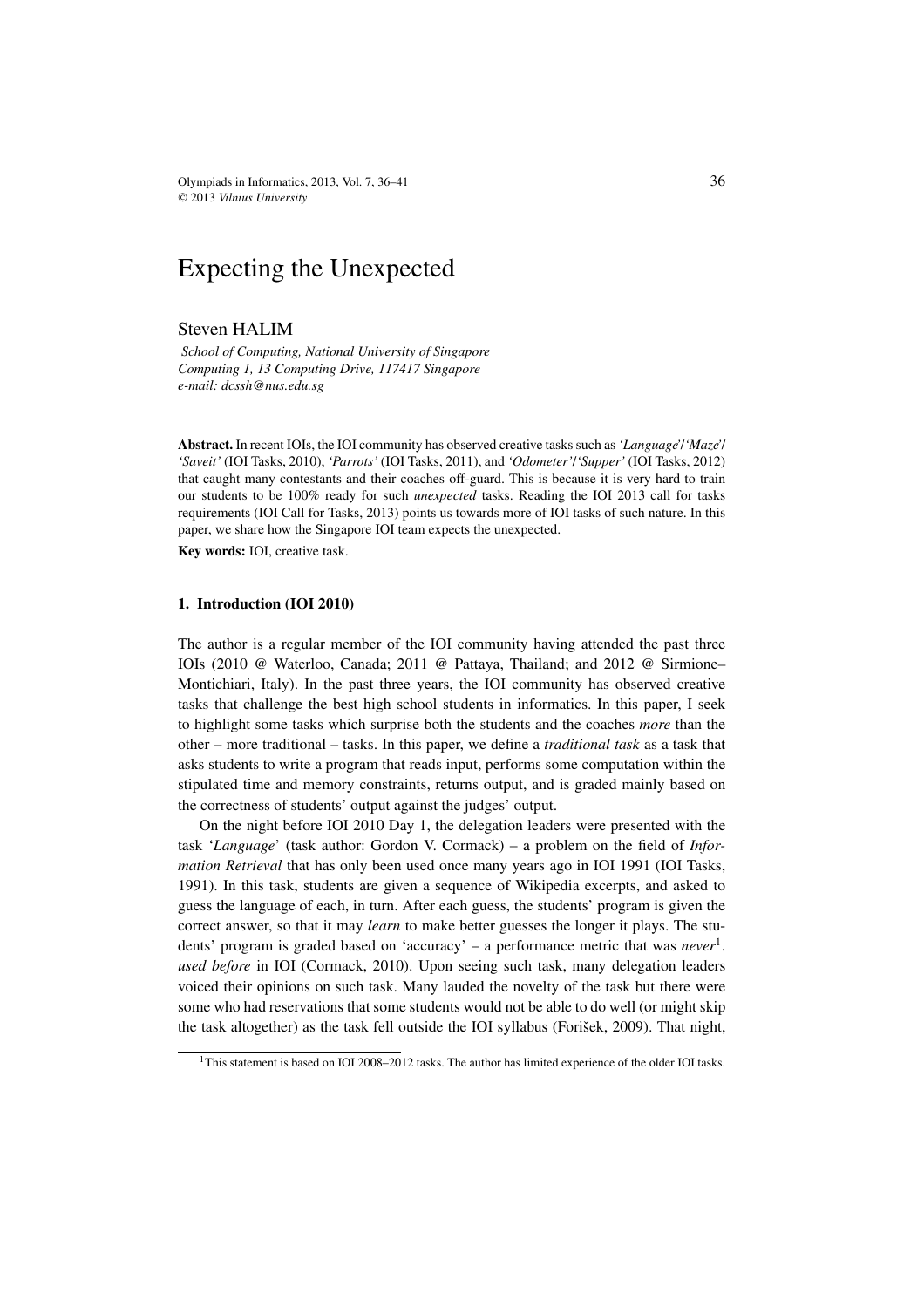this task was eventually voted to be used in the IOI 2010 Day 1 by the General Assembly (IOI GA Minutes, 2010). It turned out to be successful with most students attempted it. Using 'accuracy' as the performance metric yielded a good, smooth score distribution that showed which students were more creative that day.

Things became more 'exciting' when the IOI 2010 Day 2 problem set was presented to the delegation leaders as it contained task *'Maze'* (task author: Michal Forišek) and '*Saveit'* (task author: Mihai Pătrașcu). The task '*Maze'* is a variant of the '*longest path'* problem which is known to be NP-hard (Garey and Johnson, 1979) and thus has no polynomial solution. However, the test cases were fixed and made available to the students, making this a more approachable output-only task. Students were graded based on the *longest paths* that they can generate for each of the test cases. Students were free to use any computing tools that they have in their workstation to generate these longest paths. The task *'Saveit'* is a '*data compression*' task which illuminated the delegation leaders and the students as to why the organizers insisted on using the new judging system (RunC, 2010–2011) at that time. The novel part of task *'Saveit'* is this: students have to program *two* independent procedures that are inverses to each other: an encoder and a decoder. The communication format is not prescribed. The decoder *programmed by the student* must be able to decode the data from the encoder that is also *programmed by the student*. The grader runs these two procedures and gives higher scores to programs that use a fewer number of bits (which means better communication efficiency).

Based on the success of task *'Language'* on Day 1, there was no major objection for these two creative tasks (IOI GA Minutes, 2010). These two creative tasks obtained mixed results. The result of *'Saveit'* was okay, but too many students stuck at 50 points and only a few scored 25, 75, or 100 points. The result of *'Maze'* is again a smooth score distribution, which implies that scoring a few points in this task very important especially for students around medal boundaries that year.

IOI 2010 was closed on a high note: this scientific experiment was successful. With three unexpected tasks like that, the medalists were worthy winners. For the delegation leaders (and coaches), we all went home with a big homework: IOI training would never be the same again.

## **2. What We Did in 2011 (Preparation for IOI 2011)**

For IOI 2011 preparation, I decided to train the Singapore students on *several* classic NPhard problems (Garey and Johnson, 1979) that I had studied during my PhD days. We discussed on how to optimize the classic  $O(n^22^n)$  DP solution for Traveling Salesman Problem (TSP) so that it can be used to deal with instances up to  $n = 19$  or  $n = 20$ (previously such a DP solution is already too slow for  $n = 16$  or  $n = 17$ ). We also discussed how to solve the smaller instances of the Quadratic Assignment Problem (QAP) (Halim *et al.*, 2007) and the Low Autocorrelation Binary Sequence (LABS) problem (Halim *et al*., 2008) using only techniques that are allowed in the IOI syllabus (Forišek, 2009).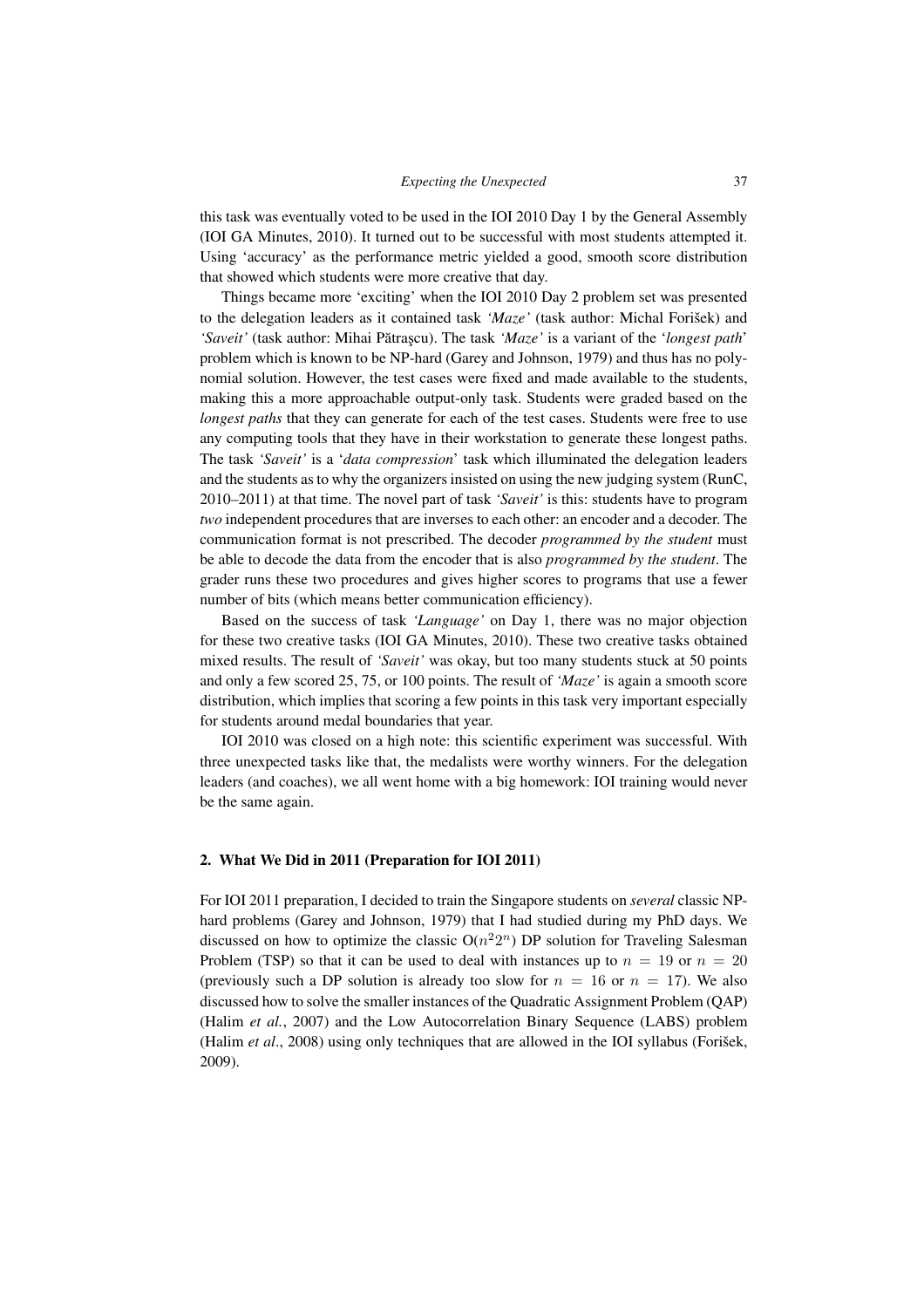## 38 *S. Halim*

Obviously it is very hard (and near impossible) for the high school students to reach the author's 3–4 years of PhD work in just 5 contest hours and mainly only using the techniques in the IOI syllabus that have been exposed to them. Nevertheless, it was a fun and eye opening training. I found that some students (the eventual medalists in IOI 2011) managed to score highly, getting respectable solution quality for these NP-hard problems compared to the best results found by the author (using various local search techniques that are definitely *outside* the IOI syllabus).

The source of NP-hard problems for task inspiration may be plentiful (e.g., Garey and Johnson, 1979). However, setting up such training tasks is *very painful* as the trainer must properly define a *restricted subset* of the original NP-hard problem so that the training task becomes approachable for high school students. Otherwise, too many students will end up with near 0 score and thus become discouraged. We need to scale down the task so that a few students (the ones that have the potential to be selected in the team that year) will be able to get reasonably good solutions in 5 contest hours.

During the actual IOI 2011, the same judging system (RunC, 2010–2011) was still used. Therefore, some established countries in the field of informatics who had done their homework would have expected something unexpected.

I was betting on another NP-hard task in IOI 2011, but there was none. There was no major surprise on Day 1 and there were 'too many' potential gold medalists scoring 300 points that day – that is, full marks for all three tasks.

However, on IOI 2011 Day 2, another creative task *'Parrots'* (task author: Jittat Fakcharoenphol) was used. It is about '*Computer Networks*'. It has similar flavor to *'Saveit'* in the sense that it leverages upon the strength of RunC judging system. It uses the concepts of bit manipulation heavily (which I am grateful because I covered this in Singapore training program). Learning from the score distribution of *'Saveit'* in 2010, the Scientific Committee made another breakthrough by setting an 'interesting' scoring system for each subtask (not just 5 fixed scores: 0, 25, 50, 75, 100 as in *'Saveit'* but 4 fixed scores 17, 17, 18, 29, and *variable* scores up to 19 points for the last/hardest subtask in *'Parrots'* to differentiate the top students). The tasks selected in Day 2 and the scoring system managed to differentiate the top students. Only one student and the eventual winner managed to get the full 600 points over two contest days. This highlights the needs of such creative tasks to challenge today's best IOI students.

#### **3. What We Did in 2012 (Preparation for IOI 2012)**

After seeing two instances of 'data compression' tasks in *'Saveit'* (IOI Tasks, 2010) and *'Parrots'* (IOI Tasks, 2011), I decided that the Singapore team should do something about such a task type in our training program. Therefore, we upgraded our local grading server (Mu Judge, 2009–2013) to handle such a task type and I set a task titled *'Compress'* as one of the tasks for the Singapore IOI selection test 2012. It is about the field of '*Information Theory*' where students are asked to write a 'zip' program to compress the given set of text files *as small as possible* and then write another 'unzip' program to decompress their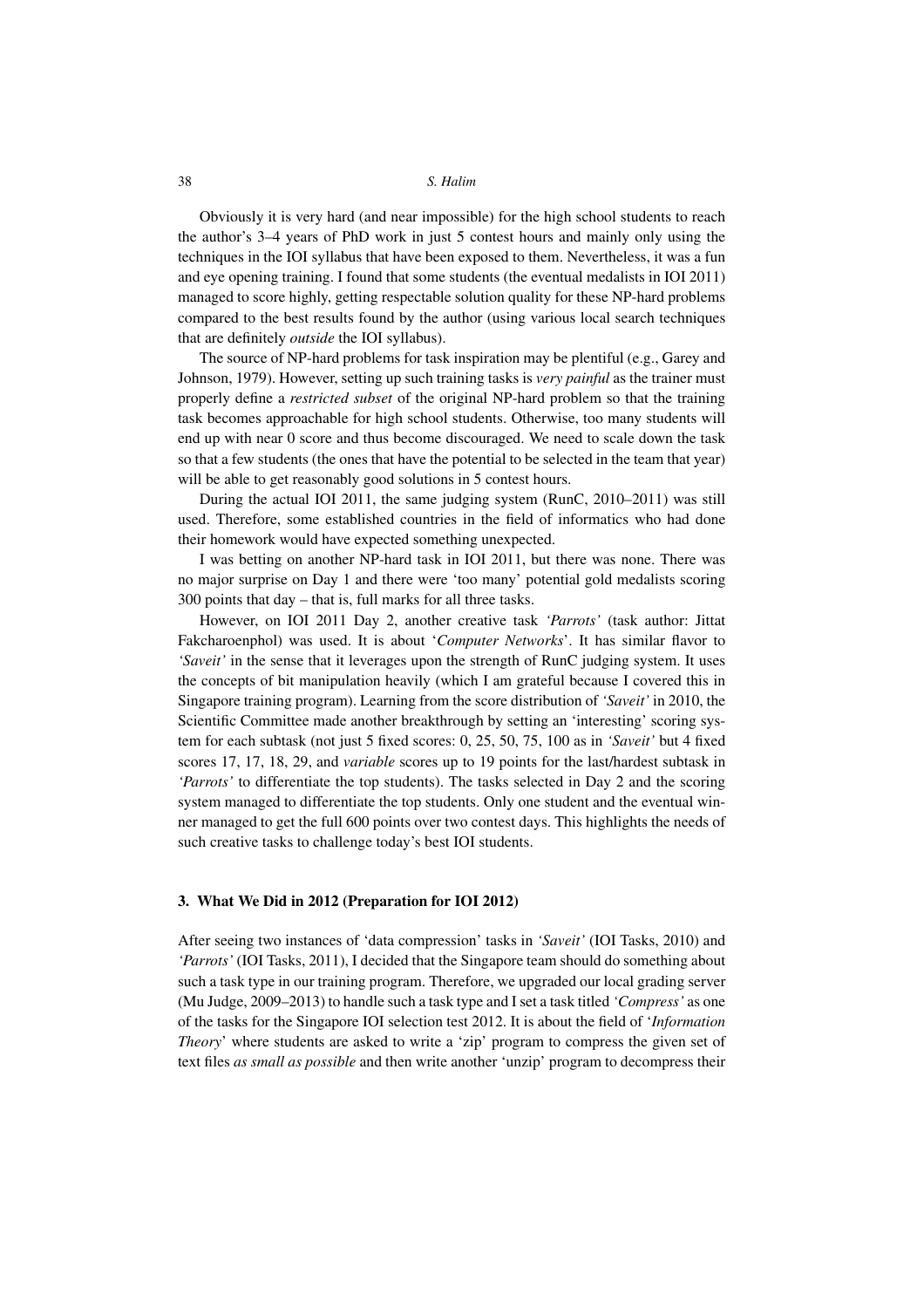## *Expecting the Unexpected* 39

own compressed text file to get the original file *without any information loss*. In this task, the text files to be compressed are given so that the students can utilize whatever properties that they see in the given test files and use those properties for their benefit.

With this single task, I wanted to know which students are more comfortable in dealing with the code/decode tasks akin to *'Saveit'* and *'Parrot'* and which students know (or manage to 'reinvent') various data compression techniques during the 5-hours contest time, i.e., using Run Length Encoding, using the more efficient larger base to store integers, using the more space efficient adjacency list to store a graph data structure compared to adjacency matrix, using Huffman encoding (optional, as this is outside the IOI syllabus), and various other small tricks to further compress the given test files especially after looking at the properties of the text files.

In IOI 2012, my bet on this training type was correct. In the actual IOI 2012 Day 2, task 'Supper' (task author: Richard Královič) was selected as one of the tasks. This task uses data compression as *part of* the overall solution and uses the same interface style as with *'Saveit'* and *'Parrots'* although the judging software was new: CMS (Maggiolo and Mascellani, 2012). It is therefore not surprising (and somewhat expected) that the Singapore IOI team managed to get reasonably high scores in that task<sup>2</sup> (see Table  $1$ the data is not shown in detailed fashion to keep the spirit of IOI as an individual contest and not a country-based contest).

IOI 2012 Day 1 also had its surprises. The task *'Odometer'* (task authors: Michal Forišek, Giovanni Paolini, and Matteo Boscariol) redefined the meaning of *output only* task. In this task, the students do not submit the output of a certain input file after processing them locally, but the students submit 'codes' written using a meta-language to be graded by a special judging mechanism<sup>3</sup>. Each subtask is like a standalone problem on its own. This task can be a (very) *time consuming* task as students need to first understand the meta-language via some experiments before they can actually solve the subtasks. Good time management was compulsory in order to do well in all the 3 tasks given that day. There were 5 subtasks for *'Odometer'* but I can foresee that the Scientific Committee can easily increase the number of such subtasks to 6 or 7 to further increase the challenge of this task if they foresee the need to do so (it happened to be enough to differentiate the eventual winner and the runner up of IOI 2012). Tasks of this nature are frequently used in the Internet Problem Solving Contest (IPSC, 1999–2013). Fortunately I asked Singapore team members to join such a contest every year.

In terms of results, no country got 400 marks for these two creative tasks and task *'City'* (i.e., all 4 students from that country scored full 100 marks) whereas there exists at least one country with 400 marks for the other 3 tasks of IOI 2012 (i.e., task *'Rings'*, *'Scrivener'*, and *'Tournament'*). I foresee that with this trend of increasing skill level of the top students, the Scientific Committee of the future IOIs have no choice but to keep surprising these brilliant students (and their coaches) by using more and more creative tasks.

<sup>2</sup>Another potential reason is the *length* of the task description of *'Supper'*. Many students from non Englishspeaking countries have difficulties understanding the requirements of the task while this is not a problem for Singapore students. However, I believe future IOI task descriptions will be shorter than this task.

 $3$ CMS (Maggiolo and Mascellani, 2012) had to be tweaked to support this task.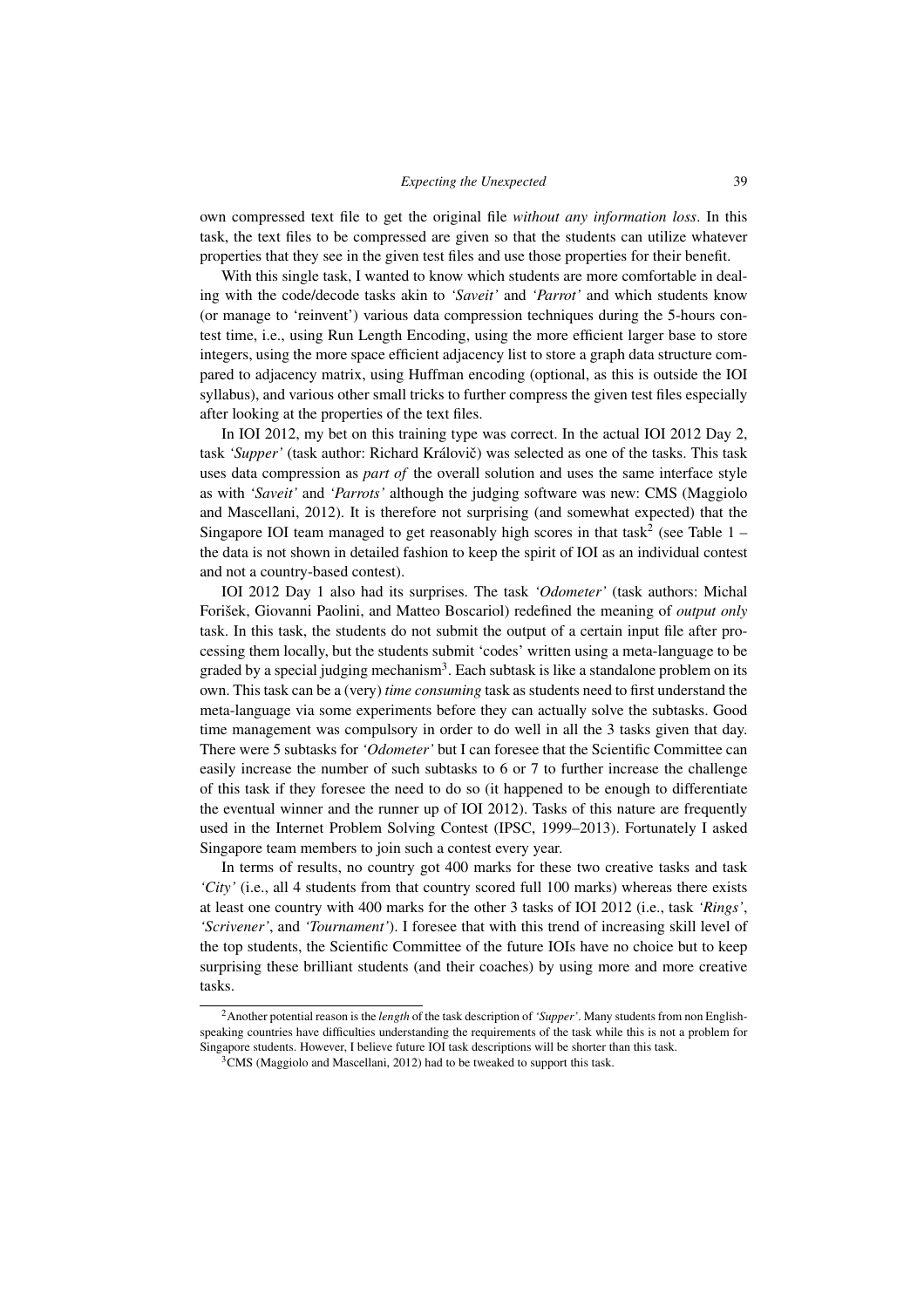40 *S. Halim*

Singapore's country rank on three recent creative tasks (by summing 4 students' scores). Data obtained from SnarkNews (2006–2013)

| Task        | Parrots $(2011)$    | Odometer (2012)     | Supper $(2012)$     |
|-------------|---------------------|---------------------|---------------------|
| Singapore's | Top 40 percentile   | Top 10 percentile   | Top 10 percentile   |
| rough rank  | out of 78 countries | out of 82 countries | out of 82 countries |

#### **4. Closing Remarks**

I am thankful to the International and Host Scientific Committee as well as the various task contributors for their creative tasks. Though the more creative they are, the more difficult the IOI training will be, I feel that it should be the case as the IOI is the pinnacle of informatics competition among high school students.

The tasks selected by the Scientific Committee indirectly determine what will be included in the training program of various countries – especially the more established ones – in the following year. Although it is rather impossible to correctly predict what kind of tasks will appear in the future IOIs – as illustrated in Singapore case in 2011, we know that future tasks will be more to the creative side than the classic side, as shown in the recent IOI Call for Tasks (IOI Call for Tasks, 2013).

I believe that we have to train our students to be creative problem solvers by purposely exposing them to various non-classical tasks from diverse fields of Computer Science curriculum and then purposely use some of those tasks as part of the selection criteria. This way, the creative students are preferred over those who mastered many algorithms but not creative problem solvers. We hope that the selected creative students can perform as well as possible on these unexpected tasks during the actual IOI.

In Singapore, we do not have that many training tasks of this nature yet. The most obvious reason is due to the difficulty in preparing such creative tasks in the first place. During the actual IOI conference 2013, I am planning to release *some* of our 'creative' tasks to the delegation leaders to be used in the training programs in their countries.

## **References**

Cormack, G.V. (2010). http://web.archive.org/web/20100826074432/http://plg1. uwaterloo.ca/ ∼gvcormac/ioi/ioi.html

Forišek, M. (2009). http://people.ksp.sk/ ∼misof/ioi-syllabus/

Garey, M.R., Johnson, D.S. (1979). *Computers and Intractability: A Guide to the Theory of NP-Completeness*. A Series of books in the mathematical sciences. In: Klee, V. (Ed.), W.H. Freeman & Co.

Halim, S., Yap Hock Chuan, R., Chuin, L.H. (2007). *An Integrated White*+*Black Box Approach for Designing and Tuning Stochastic Local Search. Constraint Programming*. Springer.

Halim, S., Roland, Chuan, R.Y.H., Halim, F. (2008). *Engineering Stochastic Local Search for the Low Autocorrelation Binary Sequence Problem. Constraint Programming*. Springer.

*IOI Call for Tasks* (2013). http://www.ioi2013.org/competition/call-for-tasks

*IOI GA Minutes* (2010). http://ioinformatics.org/admin/ga/ioi10/GA-IOI10.pdf

*IOI Tasks* (1991). http://olympiads.win.tue.nl/ioi/ioi91/tasks91.txt

*IOI Tasks* (2010). http://ioi2010.org/CompetitionTask.shtml

*IOI Tasks* (2011). http://www.ioi2011.or.th/tasks